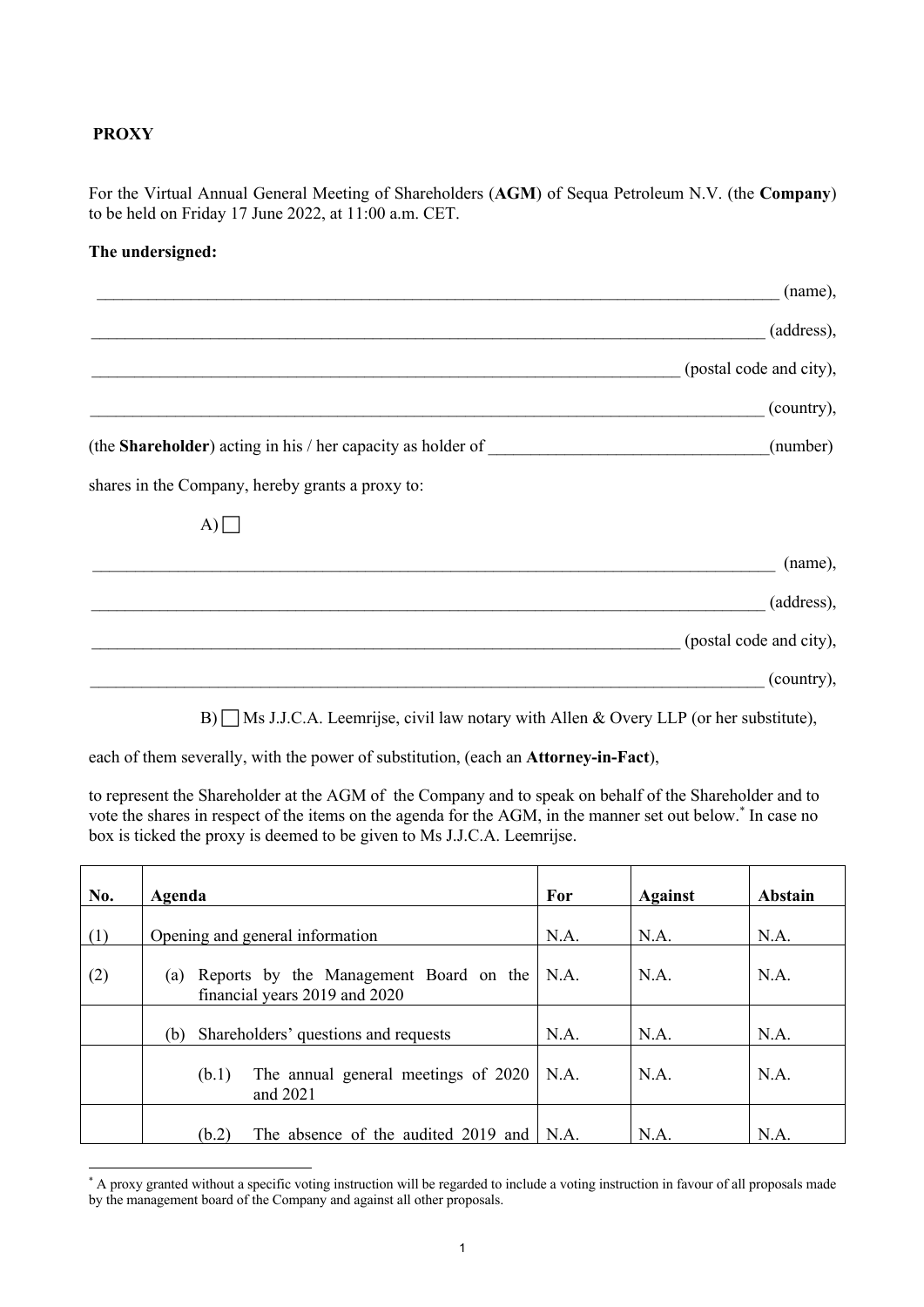|                                                                                                                               | 2020 financial statements                                                                                                                          |      |      |      |
|-------------------------------------------------------------------------------------------------------------------------------|----------------------------------------------------------------------------------------------------------------------------------------------------|------|------|------|
|                                                                                                                               | (b.3)<br>The Company's operations                                                                                                                  | N.A. | N.A. | N.A. |
|                                                                                                                               | (b.4)<br>The Company's cash balances                                                                                                               | N.A. | N.A. | N.A. |
|                                                                                                                               | (b.5)<br>The<br>Company's<br>General<br>&<br>Administrative costs                                                                                  | N.A. | N.A. | N.A. |
|                                                                                                                               | (b.6)<br>The Company's lease liabilities                                                                                                           | N.A. | N.A. | N.A. |
|                                                                                                                               | The Company's corporate governance<br>(b.7)                                                                                                        | N.A. | N.A. | N.A. |
|                                                                                                                               | (b.8)<br>The payment by the Company of a<br>settlement put option                                                                                  | N.A. | N.A. | N.A. |
|                                                                                                                               | Interim distribution out of the reserves<br>(b.9)<br>of the Company                                                                                | N.A. | N.A. | N.A. |
| (3)                                                                                                                           | Implementation of the remuneration policy in the<br>financial years 2019 and 2020                                                                  | N.A. | N.A. | N.A. |
| (4)                                                                                                                           | Proposal to confirm the appointment of FSV<br>Accountants $+$ Adviseurs B.V. as the external auditor<br>of the Company for the financial year 2020 |      |      |      |
| (5)                                                                                                                           | Proposals to adopt the annual accounts 2019 and 2020                                                                                               |      |      |      |
| (a)                                                                                                                           | Proposal to adopt the annual accounts 2019                                                                                                         |      |      |      |
| (b)                                                                                                                           | Proposal to adopt the annual accounts 2020                                                                                                         |      |      |      |
| Proposals to release the Management Board members in office during the financial years 2019 and<br>(6)<br>2020 from liability |                                                                                                                                                    |      |      |      |
| (a)                                                                                                                           | Proposal to release the Management Board members in<br>office during the financial year 2019 from liability                                        |      |      |      |
| (b)                                                                                                                           | Proposal to release the Management Board members in<br>office during the financial year 2020 from liability                                        |      |      |      |
| (7)                                                                                                                           | Proposals to release the Supervisory Board members in office during the financial years 2019 and<br>2020 from liability                            |      |      |      |
| (a)                                                                                                                           | Proposal to release the Supervisory Board members in<br>office during the financial year 2019 from liability                                       |      |      |      |
| (b)                                                                                                                           | Proposal to release the Supervisory Board member in<br>office during the financial year 2020 from liability                                        |      |      |      |
| (8)                                                                                                                           | Proposal to approve (within the meaning of Section<br>2:107a of the Dutch Civil Code) the entering into the                                        |      |      |      |